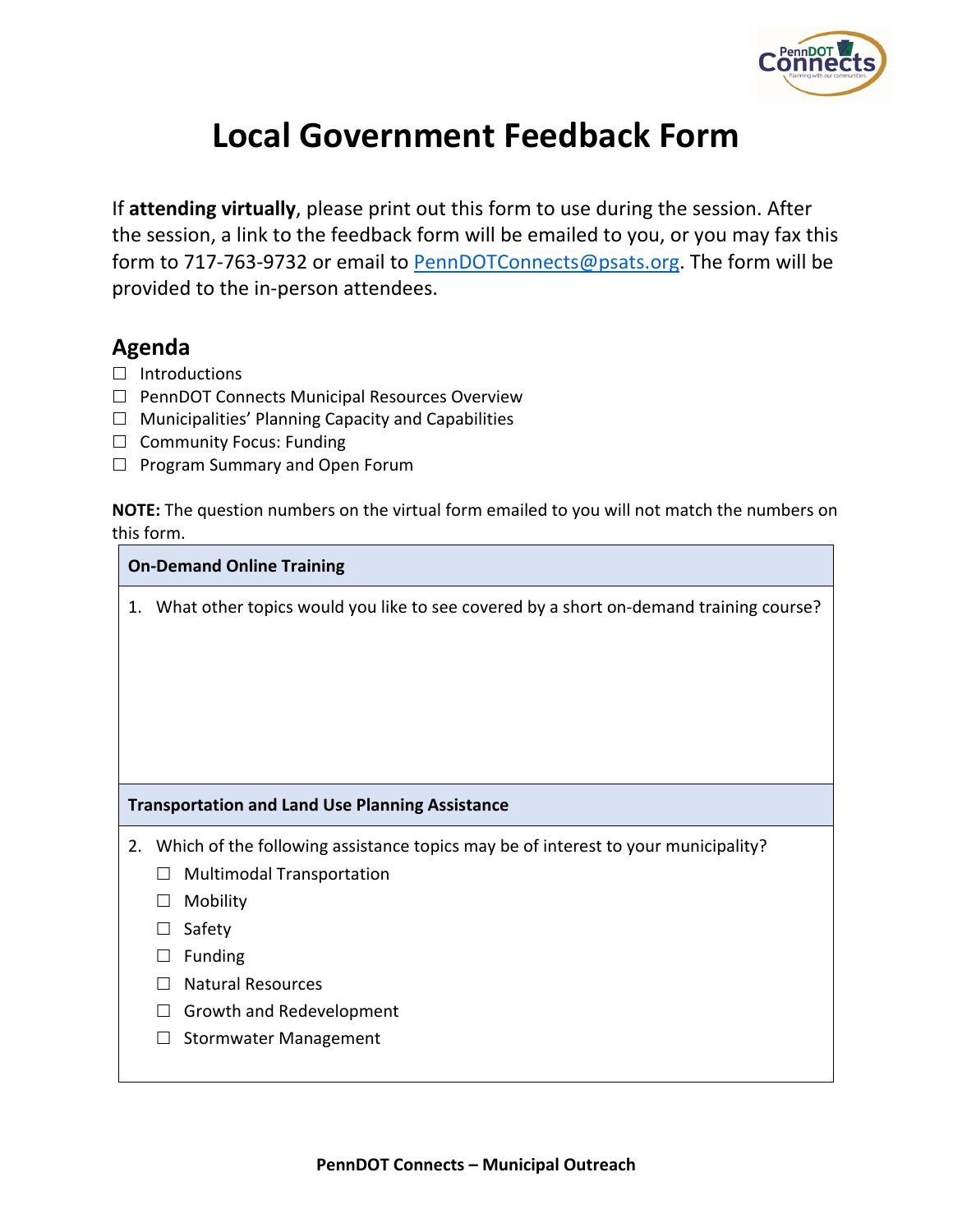

| Transportation and Land Use Planning Assistance (continued)                                                                                                                                                                                                                                                      |                                                                                                                                                                                                                                                                                                                     |  |  |  |
|------------------------------------------------------------------------------------------------------------------------------------------------------------------------------------------------------------------------------------------------------------------------------------------------------------------|---------------------------------------------------------------------------------------------------------------------------------------------------------------------------------------------------------------------------------------------------------------------------------------------------------------------|--|--|--|
| What other topics may be of interest?<br>3.                                                                                                                                                                                                                                                                      |                                                                                                                                                                                                                                                                                                                     |  |  |  |
| What operational challenges would you like help with?<br>4.                                                                                                                                                                                                                                                      |                                                                                                                                                                                                                                                                                                                     |  |  |  |
| <b>Training Courses and Submodules</b>                                                                                                                                                                                                                                                                           |                                                                                                                                                                                                                                                                                                                     |  |  |  |
| 5. Are any of the training submodules of possible interest to you?                                                                                                                                                                                                                                               |                                                                                                                                                                                                                                                                                                                     |  |  |  |
| Adaptive Reuse of Land<br>$\Box$<br>Capital Improvement<br>$\Box$<br><b>Developer Negotiations</b><br>$\Box$<br><b>Funding and Reimbursement</b><br>$\Box$<br><b>Impact Fees</b><br>ப<br>Multi-municipal Planning<br>$\Box$<br><b>Official Map</b><br>$\Box$<br><b>Parking Considerations</b><br>$\vert \ \vert$ | <b>Traditional Neighborhood</b><br>$\Box$<br><b>Traffic Operations</b><br>⊔<br>Transportation and Land Use<br>$\vert \ \ \vert$<br><b>Transportation Partnerships</b><br>$\Box$<br><b>Transit Revitalization Investment</b><br>District (TRID)<br>Urban Growth/Rural Preservation<br>Zoning for Mixed Use<br>$\Box$ |  |  |  |
| Site Design and Roadway<br>$\Box$                                                                                                                                                                                                                                                                                | <b>Zoning Overlays</b><br>⊔                                                                                                                                                                                                                                                                                         |  |  |  |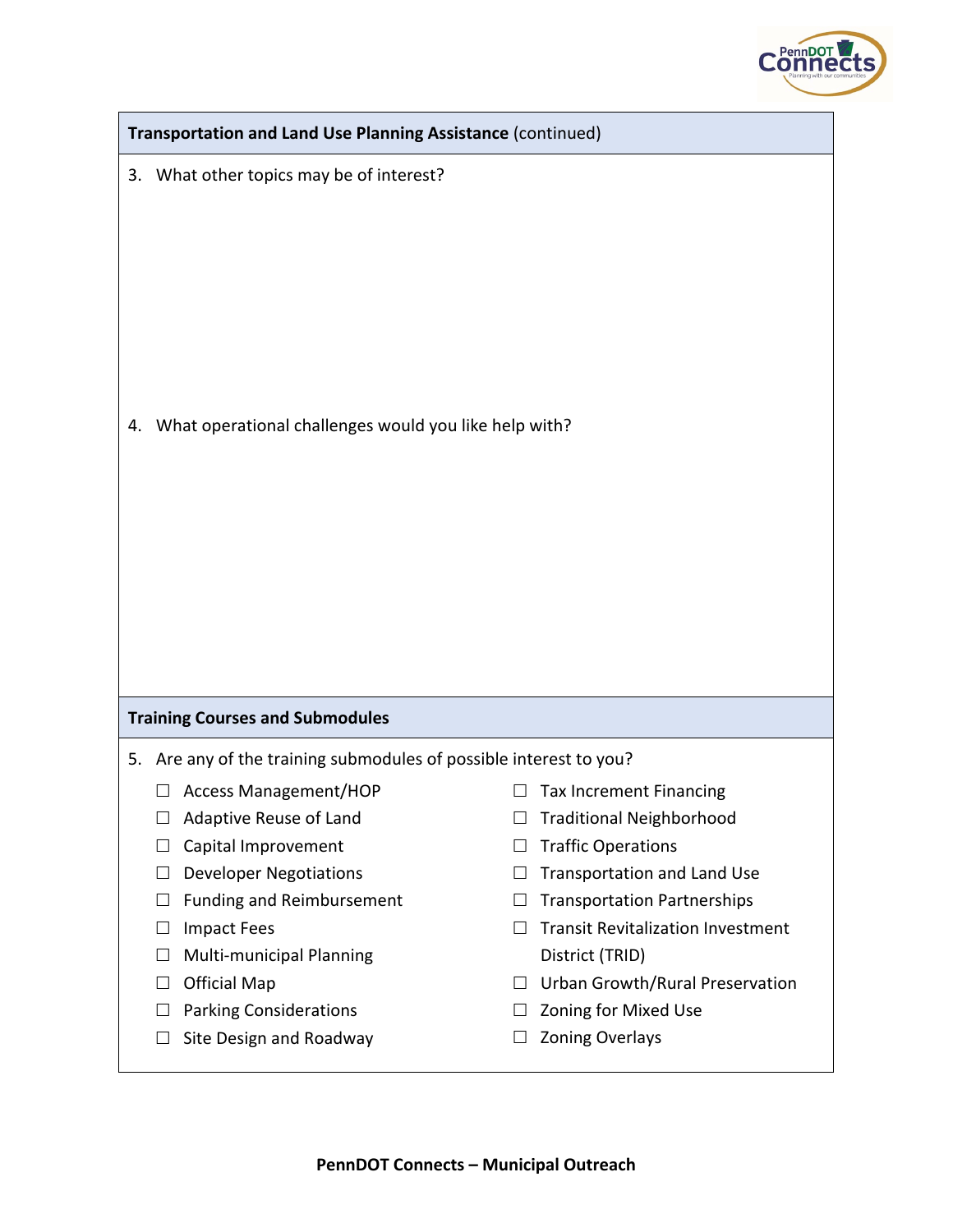

| <b>Newsletter/Tech Sheet</b>                                                                                                                                                                                                                                                               |
|--------------------------------------------------------------------------------------------------------------------------------------------------------------------------------------------------------------------------------------------------------------------------------------------|
| What topics would you like to learn more about through newsletter articles and tech<br>6.<br>sheets?                                                                                                                                                                                       |
| <b>Municipalities' Planning Capacity and Capabilities</b>                                                                                                                                                                                                                                  |
| What capabilities would you like to enhance in your municipality?<br>7.<br>Analyzing population trends<br>ш<br>Visioning<br>⊔<br>Managing growth<br>⊔<br>Influencing decision-making<br>$\Box$<br>Stakeholder collaboration<br>$\vert \ \ \vert$<br><b>Emerging issues</b><br>ப<br>Others? |
| <b>Community Focus: Funding</b>                                                                                                                                                                                                                                                            |
| Do you plan to contact your MPO/RPO (Metropolitan Planning Organization/Rural<br>8.<br>Planning Organization) staff for help in evaluating funding?<br>Yes<br>No                                                                                                                           |